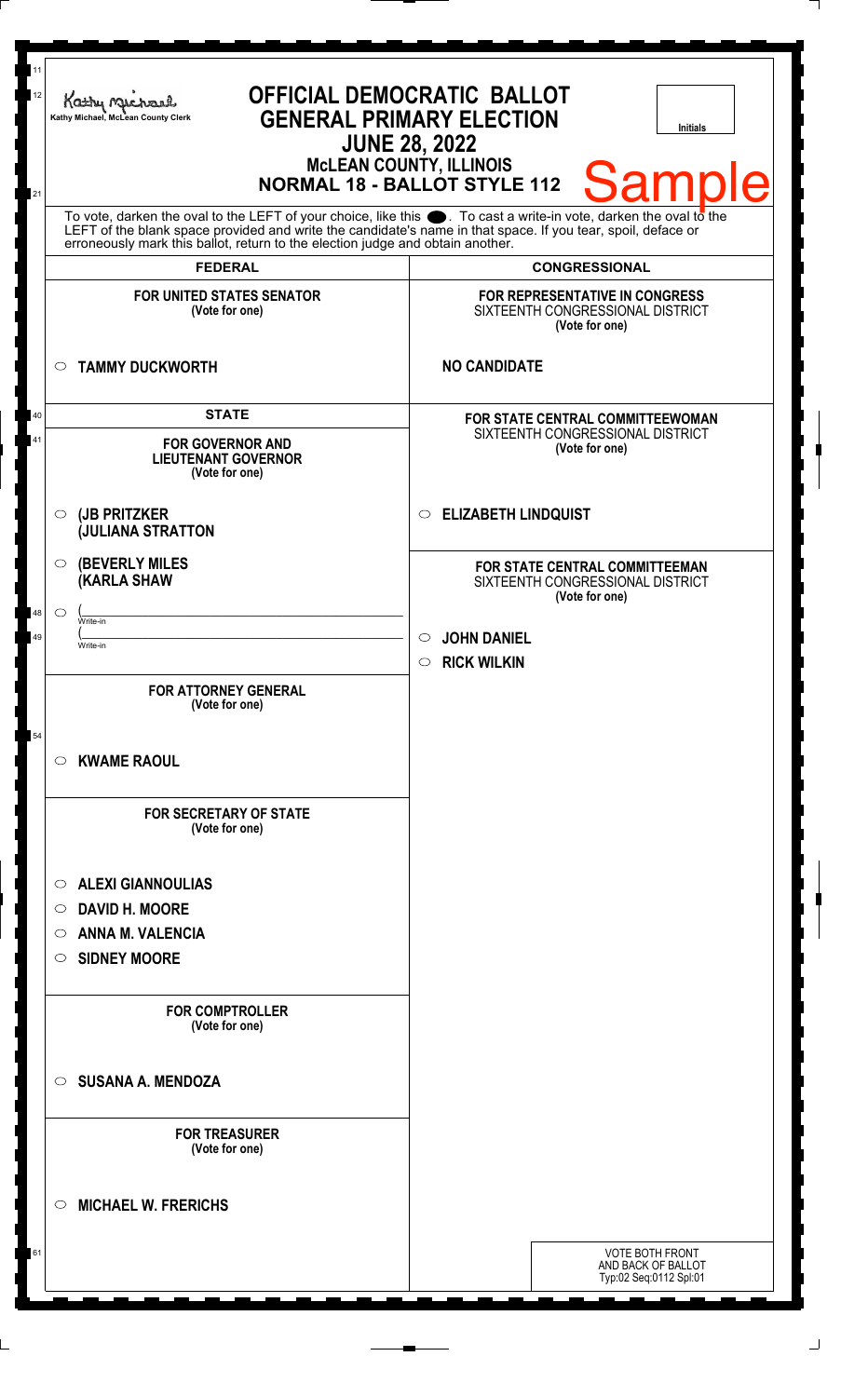| <b>OFFICIAL DEMOCRATIC BALLOT - GENERAL PRIMARY ELECTION - JUNE 28, 2022</b>                                                       |                                                                                                                                     |  |
|------------------------------------------------------------------------------------------------------------------------------------|-------------------------------------------------------------------------------------------------------------------------------------|--|
| <b>LEGISLATIVE</b>                                                                                                                 | <b>JUDICIAL</b>                                                                                                                     |  |
| <b>FOR STATE SENATOR</b><br>FIFTY-THIRD LEGISLATIVE DISTRICT<br>(Vote for one)                                                     | FOR JUDGE OF THE CIRCUIT COURT<br>ELEVENTH JUDICIAL CIRCUIT<br>(To fill the vacancy of the Hon. Paul G. Lawrence)<br>(Vote for one) |  |
| <b>NO CANDIDATE</b>                                                                                                                | <b>NO CANDIDATE</b>                                                                                                                 |  |
| <b>REPRESENTATIVE</b>                                                                                                              |                                                                                                                                     |  |
| <b>FOR REPRESENTATIVE</b><br>IN THE GENERAL ASSEMBLY<br>ONE HUNDRED AND FIFTH<br>REPRESENTATIVE DISTRICT<br>(Vote for one)         | <b>PRECINCT</b><br>FOR PRECINCT COMMITTEEPERSON<br>NORMAL 18<br>(Vote for one)                                                      |  |
| <b>NO CANDIDATE</b>                                                                                                                | C ELIZABETH JOHNSTON                                                                                                                |  |
| <b>COUNTY</b>                                                                                                                      |                                                                                                                                     |  |
| <b>FOR COUNTY CLERK</b><br>(Vote for one)                                                                                          |                                                                                                                                     |  |
| ○ LAURA McBURNEY                                                                                                                   |                                                                                                                                     |  |
| <b>FOR COUNTY TREASURER</b><br>(Vote for one)                                                                                      |                                                                                                                                     |  |
| <b>NO CANDIDATE</b>                                                                                                                |                                                                                                                                     |  |
| <b>FOR COUNTY SHERIFF</b><br>(Vote for one)                                                                                        |                                                                                                                                     |  |
| <b>NO CANDIDATE</b>                                                                                                                |                                                                                                                                     |  |
| <b>REGIONAL OFFICE</b><br>OF EDUCATION                                                                                             |                                                                                                                                     |  |
| FOR REGIONAL SUPERINTENDENT OF SCHOOLS<br>(DeWITT, LIVINGSTON, LOGAN AND McLEAN COUNTIES)<br>(Vote for one)                        |                                                                                                                                     |  |
| <b>NO CANDIDATE</b>                                                                                                                |                                                                                                                                     |  |
| <b>COUNTY BOARD</b>                                                                                                                |                                                                                                                                     |  |
| <b>FOR COUNTY BOARD MEMBER</b><br><b>COUNTY BOARD DISTRICT 5</b><br>(Vote for not more than two)                                   |                                                                                                                                     |  |
| $\circ$ ELIZABETH JOHNSTON                                                                                                         |                                                                                                                                     |  |
| <b>JUDICIAL</b>                                                                                                                    |                                                                                                                                     |  |
| FOR JUDGE OF THE CIRCUIT COURT<br>ELEVENTH JUDICIAL CIRCUIT<br>(To fill the vacancy of the Hon. Scott Drazewski)<br>(Vote for one) | YOU HAVE NOW<br><b>COMPLETED VOTING</b>                                                                                             |  |
| <b>NO CANDIDATE</b>                                                                                                                | <b>VOTE BOTH FRONT</b><br>AND BACK OF BALLOT<br>Typ:02 Seq:0112 Spl:01                                                              |  |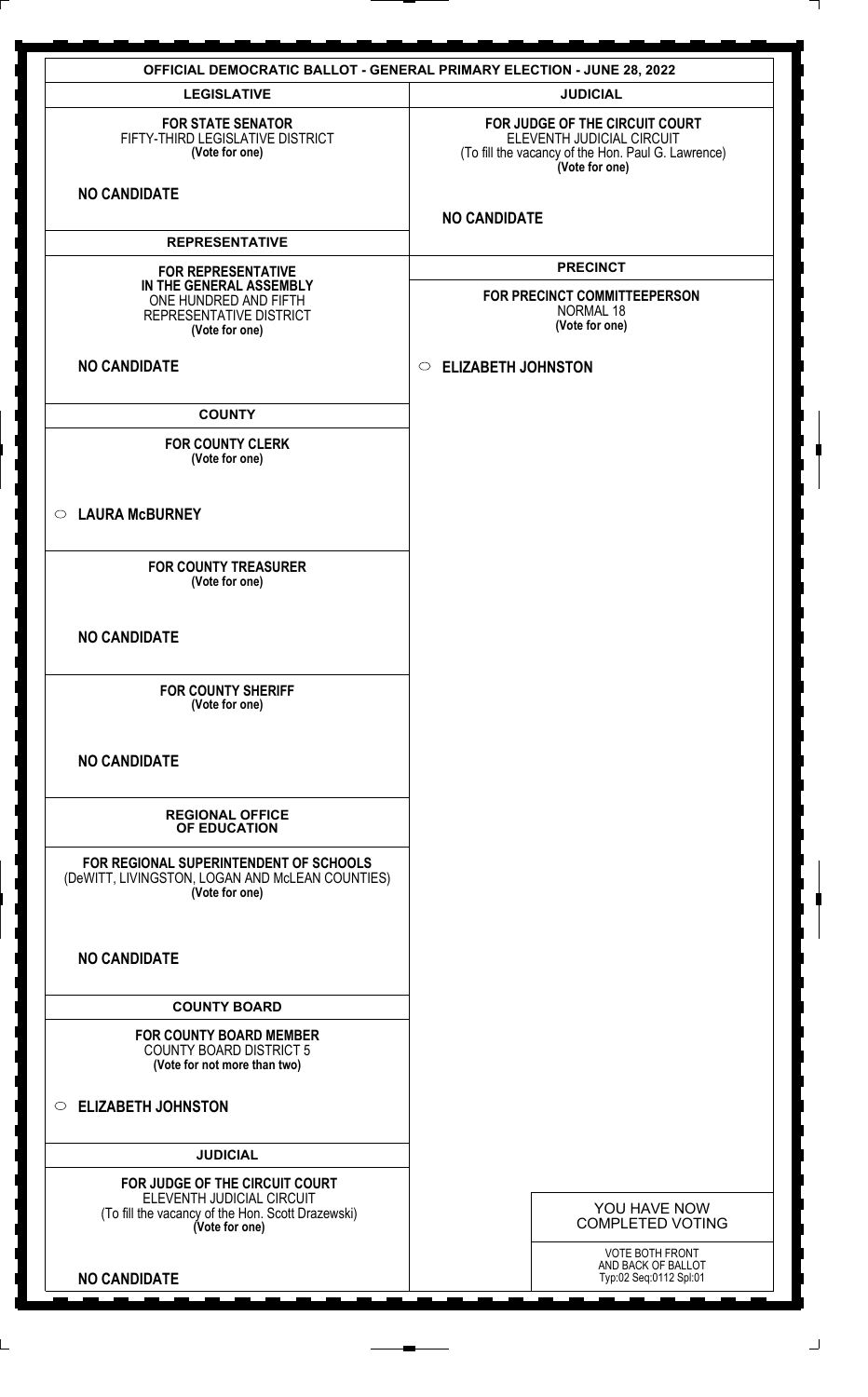| 11<br>12       | Kathy Mic<br>Kathy Michael, McLean County Clerk                                                                                                                                                                                                                                              | <b>OFFICIAL DEMOCRATIC BALLOT</b><br><b>GENERAL PRIMARY ELECTION</b><br><b>Initials</b><br><b>JUNE 28, 2022</b><br><b>MCLEAN COUNTY, ILLINOIS</b> |  |
|----------------|----------------------------------------------------------------------------------------------------------------------------------------------------------------------------------------------------------------------------------------------------------------------------------------------|---------------------------------------------------------------------------------------------------------------------------------------------------|--|
| 21             | <b>Sample</b><br><b>NORMAL 18 - BALLOT STYLE 113</b><br>To vote, darken the oval to the LEFT of your choice, like this $\bullet$ . To cast a write-in vote, darken the oval to the LEFT of the blank space provided and write the candidate's name in that space. If you tear, spoil, deface |                                                                                                                                                   |  |
|                | erroneously mark this ballot, return to the election judge and obtain another.                                                                                                                                                                                                               |                                                                                                                                                   |  |
|                | <b>FEDERAL</b>                                                                                                                                                                                                                                                                               | <b>CONGRESSIONAL</b>                                                                                                                              |  |
|                | <b>FOR UNITED STATES SENATOR</b><br>(Vote for one)                                                                                                                                                                                                                                           | FOR REPRESENTATIVE IN CONGRESS<br>SIXTEENTH CONGRESSIONAL DISTRICT<br>(Vote for one)                                                              |  |
|                | <b>TAMMY DUCKWORTH</b><br>$\circ$                                                                                                                                                                                                                                                            | <b>NO CANDIDATE</b>                                                                                                                               |  |
| 40<br>42<br>43 | <b>STATE</b><br><b>FOR GOVERNOR AND</b><br><b>LIEUTENANT GOVERNOR</b><br>(Vote for one)                                                                                                                                                                                                      | FOR STATE CENTRAL COMMITTEEWOMAN<br>SIXTEENTH CONGRESSIONAL DISTRICT<br>(Vote for one)                                                            |  |
| 44             | (JB PRITZKER<br>$\circ$<br><b>JULIANA STRATTON</b>                                                                                                                                                                                                                                           | <b>ELIZABETH LINDQUIST</b><br>$\circ$                                                                                                             |  |
|                | <b>(BEVERLY MILES)</b><br>$\circ$<br><b>KARLA SHAW</b>                                                                                                                                                                                                                                       | FOR STATE CENTRAL COMMITTEEMAN<br>SIXTEENTH CONGRESSIONAL DISTRICT<br>(Vote for one)                                                              |  |
|                | C<br>Write-in                                                                                                                                                                                                                                                                                |                                                                                                                                                   |  |
|                | Write-in                                                                                                                                                                                                                                                                                     | <b>JOHN DANIEL</b>                                                                                                                                |  |
| 51             | <b>FOR ATTORNEY GENERAL</b><br>(Vote for one)                                                                                                                                                                                                                                                | <b>RICK WILKIN</b><br>$\circ$                                                                                                                     |  |
|                | <b>KWAME RAOUL</b><br>$\circ$                                                                                                                                                                                                                                                                |                                                                                                                                                   |  |
|                | <b>FOR SECRETARY OF STATE</b><br>(Vote for one)                                                                                                                                                                                                                                              |                                                                                                                                                   |  |
|                | <b>ALEXI GIANNOULIAS</b><br>$\circ$                                                                                                                                                                                                                                                          |                                                                                                                                                   |  |
|                | DAVID H. MOORE<br>$\circ$                                                                                                                                                                                                                                                                    |                                                                                                                                                   |  |
|                | <b>ANNA M. VALENCIA</b><br>O                                                                                                                                                                                                                                                                 |                                                                                                                                                   |  |
|                | <b>SIDNEY MOORE</b><br>$\circ$                                                                                                                                                                                                                                                               |                                                                                                                                                   |  |
|                | <b>FOR COMPTROLLER</b><br>(Vote for one)                                                                                                                                                                                                                                                     |                                                                                                                                                   |  |
|                | <b>SUSANA A. MENDOZA</b><br>$\circ$                                                                                                                                                                                                                                                          |                                                                                                                                                   |  |
|                | <b>FOR TREASURER</b><br>(Vote for one)                                                                                                                                                                                                                                                       |                                                                                                                                                   |  |
|                | <b>MICHAEL W. FRERICHS</b><br>$\circ$                                                                                                                                                                                                                                                        |                                                                                                                                                   |  |
| 61             |                                                                                                                                                                                                                                                                                              | <b>VOTE BOTH FRONT</b><br>AND BACK OF BALLOT<br>Typ:02 Seq:0113 Spl:01                                                                            |  |